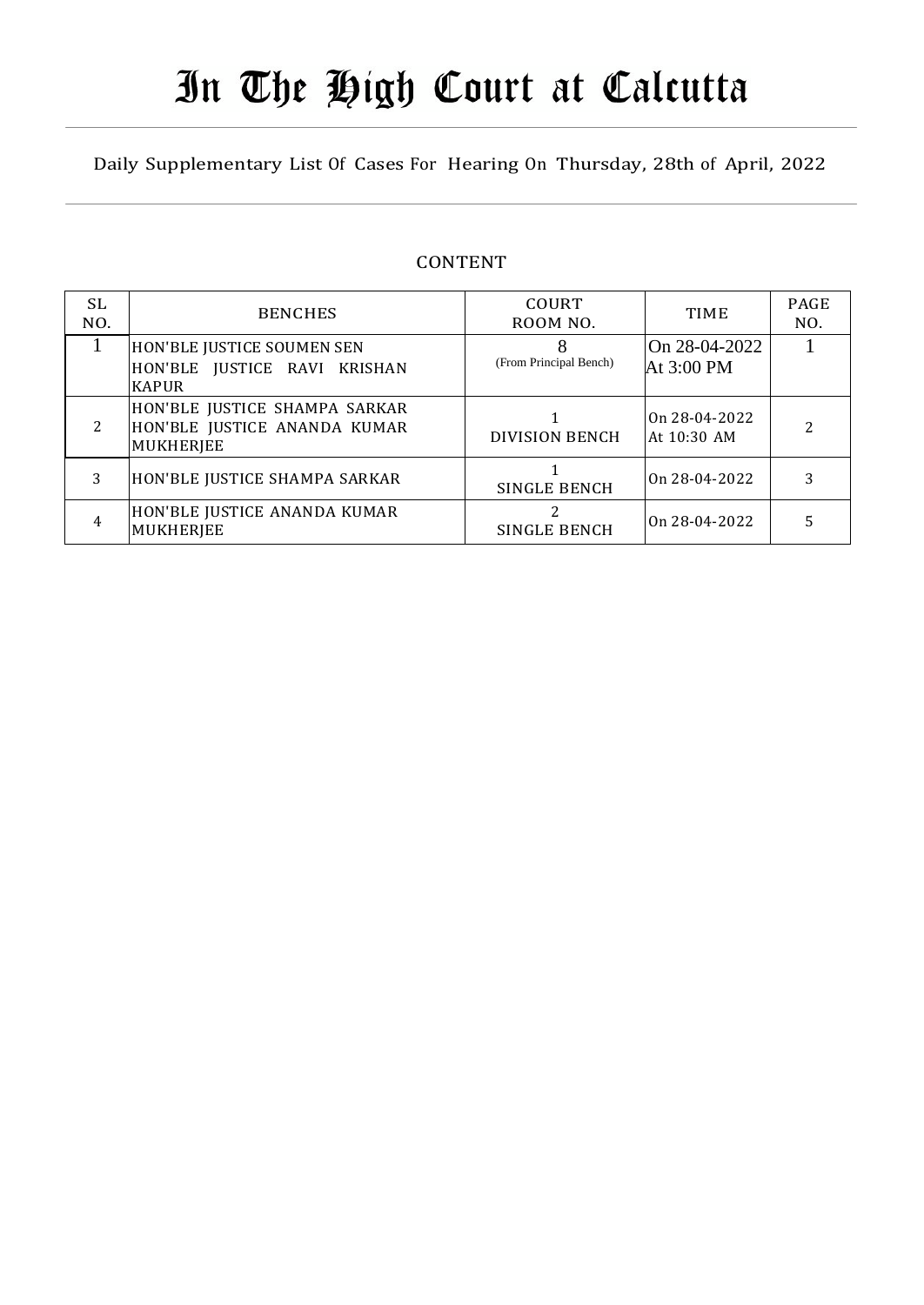

## Calcutta High Court **In The Circuit Bench at Port Blair**

## **Appellate Side**

**DAILY CAUSELIST For Thursday The 28th April 2022**

**COURT NO. 8**

**DIVISION BENCH (DB)**

**AT 3:00 PM**

#### **HON'BLE JUSTICE SOUMEN SEN HON'BLE JUSTICE RAVI KRISHAN KAPUR (VIA VIDEO CONFERENCE)**

#### **FROM PRINCIPAL BENCH**

#### **AFTER THIS BENCH THE REGULAR DIVISION BENCH WILL CONTINUE**

#### **REVIEW APPLICATION**

| 1  | RVW/2/2019     | SMT. CHANCHALA<br>MALAKAR<br>VS<br>UNION OF INDIA AND ORS. | K. KAMRAJ |
|----|----------------|------------------------------------------------------------|-----------|
| in | WP.CT/303/2018 | SMT. CHANCHALA<br>MALAKAR<br>vs<br>UNION OF INDIA AND ORS. |           |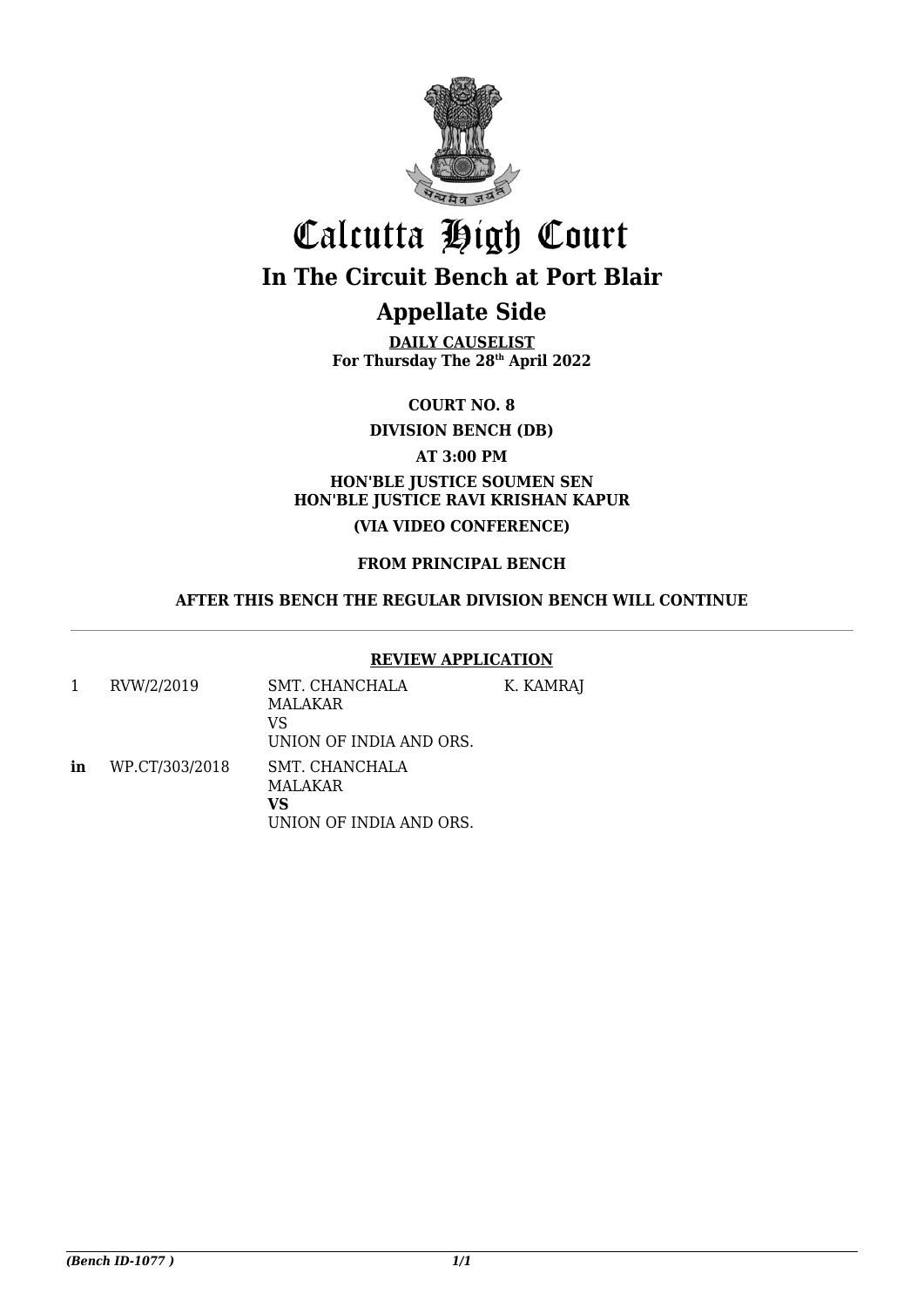

## Calcutta High Court

## In The Circuit Bench at Port Blair

## Appellate Side

DAILYCAUSELIST For Thursday The 28th April 2022

COURT NO. 1

DIVISION BENCH (DB)

AT 10:30 AM

HON'BLE JUSTICE SHAMPA SARKAR HON'BLE JUSTICE ANANDA KUMAR MUKHERJEE

#### FORHEARING

1 CRA/7/2021 SUBHAM MAZUMDER VS THE STATE D.ILANGO A.S.ZINU 2 WP.CT/171/2021 THE LIEUTENANT **MOTION** SHATADRU ARUL PRASANTH GOVERNOR AND ORS. VS CHAKRABORTY, RAMENDU AGARWAL

ESTHER SAMUEL AND ORS.

(Bench ID-1075) 2013 12:3 and 1/1 Page 1 Of 8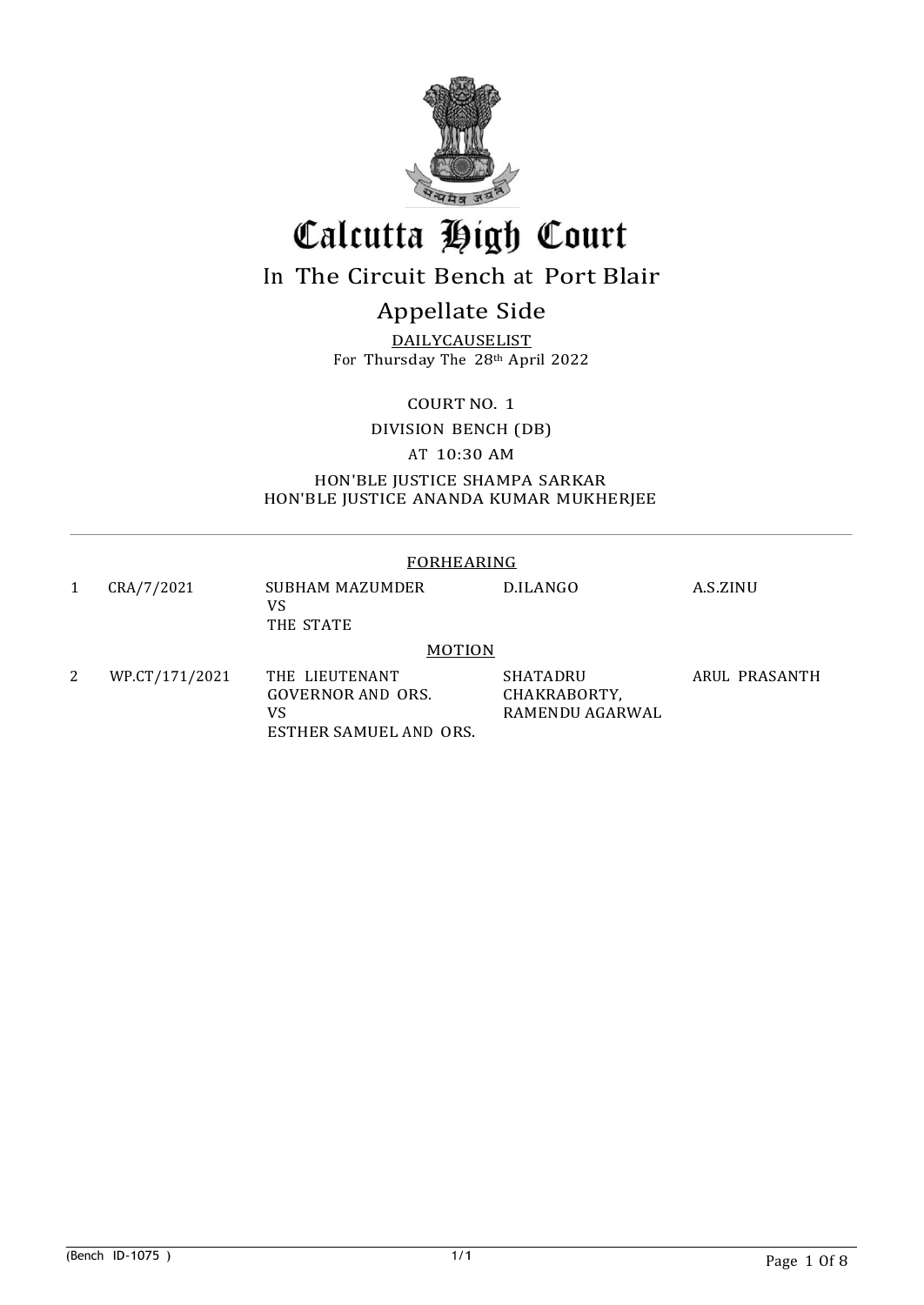

## Calcutta High Court

## In The Circuit Bench at Port Blair

### Appellate Side

DAILYCAUSELIST For Thursday The 28th April 2022

COURT NO. 1

SINGLE BENCH (SB) HON'BLE

#### JUSTICE SHAMPA SARKAR

#### SPECIALLYFIXEDMOTION

| 1 | WPA/116/2022 | P.K. MADHAVAN<br>VS<br>ANDAMAN AND NICOBAR<br>STATE COOPERATIVE BANK<br>LIMITED AND ANR.             | <b>GOPALA BINNU</b><br><b>KUMAR</b> | ALISHAM<br><b>VENKATESH</b> |
|---|--------------|------------------------------------------------------------------------------------------------------|-------------------------------------|-----------------------------|
| 2 | WPA/127/2022 | P.VENKATESHWAR RAO<br><b>VS</b><br>ANDAMAN AND NICOBAR<br><b>ADMINISTRATION AND</b><br>ORS.          | K.VIJAY KUMAR                       |                             |
| 3 | WPA/131/2022 | <b>ABDUL LAISH</b><br><b>VS</b><br>ANDAMAN AND NICOBAR<br>STATE COOPERATIVE BANK<br>LIMITED AND ANR. | <b>GOPALA BINNU</b><br><b>KUMAR</b> | ALISHAM<br><b>VENKATESH</b> |
| 4 | WPA/132/2022 | ANNAMMA JOHN<br><b>VS</b><br>ANDAMAN AND NICOBAR<br>STATE COOPERATIVE BANK<br>LIMITED AND ANR.       | <b>GOPALA BINNU</b><br><b>KUMAR</b> | <b>ALISHAM</b><br>VENKATESH |
| 5 | WPA/134/2022 | M. CHANDRAN<br><b>VS</b><br>THE ANDAMAN AND<br>NICOBAR ADMINISTRATION<br>AND ORS.                    | G.MINI                              |                             |
| 6 | WPA/137/2022 | S.M. FIRDOUS ALI<br><b>VS</b><br>THE ANDAMAN AND<br>NICOBAR ADMINISTRATION<br>AND ORS.               | K.M.B.JAYAPAL                       |                             |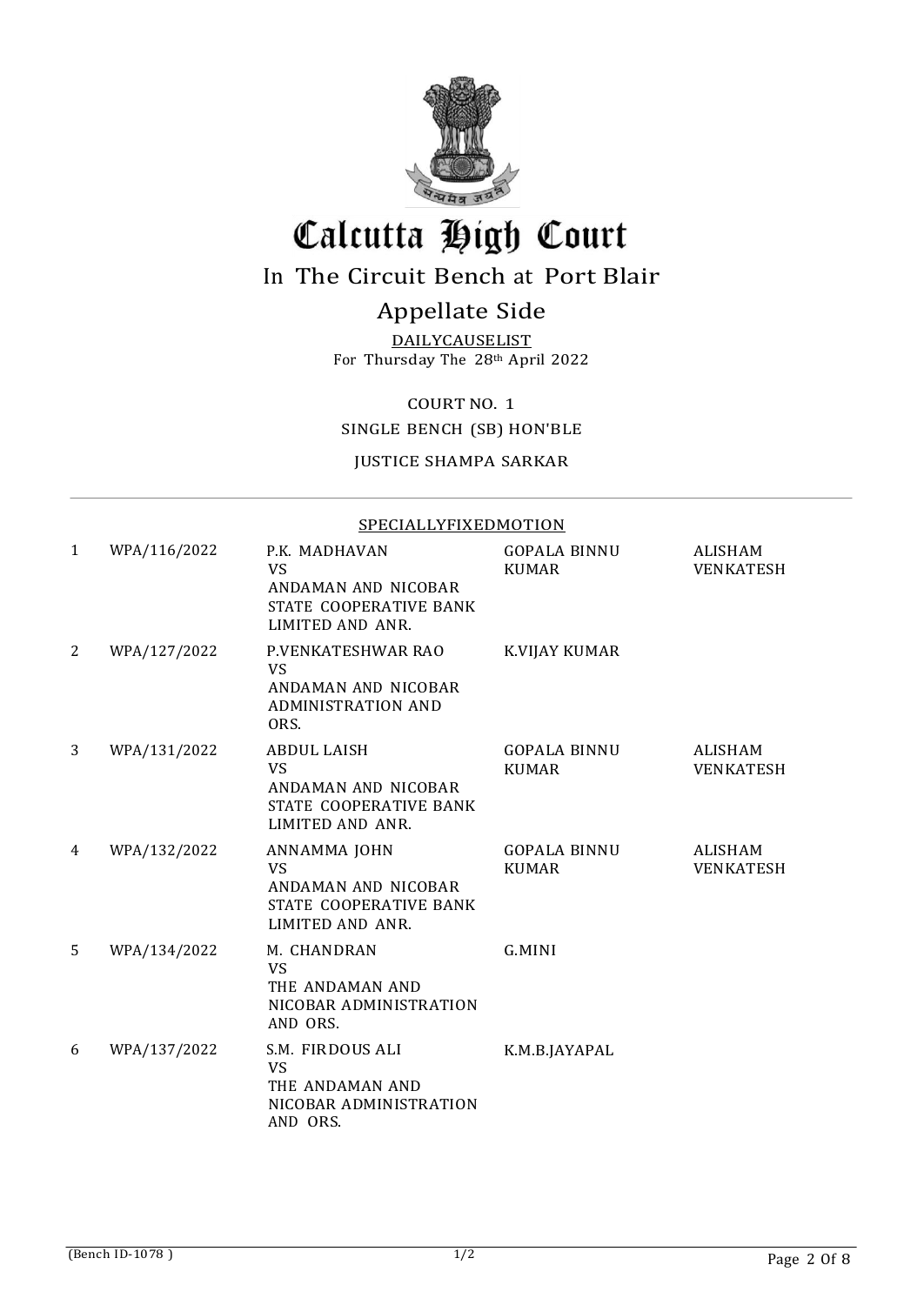| 7  | WPA/138/2022      | D. PALPANDI<br><b>VS</b><br>THE SUPERINTENDING<br>ENGINEER AND ANR.                               | <b>V.D.SIVA BALAN</b>               |                                                       |
|----|-------------------|---------------------------------------------------------------------------------------------------|-------------------------------------|-------------------------------------------------------|
| 8  | WPA/139/2022      | STEEPHEN RAJ<br><b>VS</b><br>THE HONORABLE<br>CALCUTTA HIGH COURT<br>AND ORS.                     | <b>GOPALA BINNU</b><br><b>KUMAR</b> | MOHAMMED<br><b>TABRAIZ</b>                            |
|    |                   | <b>APPLICATION</b>                                                                                |                                     |                                                       |
| 9  | FMA/2/2022        | LAXMI NARAYAN<br><b>VS</b><br><b>HARBANS KAUR AND</b><br><b>OTHERS</b>                            | KMB JAYAPAL, G.MINI                 | ANJILI NAG                                            |
|    | IA NO: CAN/1/2022 |                                                                                                   |                                     |                                                       |
| 10 | FMA/3/2022        | LAXMI NARAYAN<br><b>VS</b><br><b>HARBANS KAUR AND</b><br><b>OTHERS</b>                            | KMB JAYAPAL, G.MINI                 | ANJILI NAG                                            |
|    | IA NO: CAN/1/2022 |                                                                                                   |                                     |                                                       |
|    |                   | <b>SPECIALLYFIXEDMATTERS</b>                                                                      |                                     |                                                       |
| 11 | AP/13/2021        | MARINE SERVICES PVT.<br>LTD. AND ANR.<br>VS<br>THE HON'BLE LIEUTENANT<br><b>GOVERNOR AND ANR.</b> | MOHD. TABRAIZ                       | <b>SHATADRU</b><br>CHAKRABORTY,<br>RAMENDU<br>AGARWAL |
|    | IA NO: CAN/1/2022 |                                                                                                   |                                     |                                                       |
| 12 | AP/2/2022         | <b>BAPI SAHA</b><br>VS<br>THE SUPERINTENDING<br>ENGINEER AND ANR.                                 | <b>TAPAN KUMAR DAS</b>              |                                                       |
| 13 | AP/4/2022         | M. MUTHARANAM @<br>MUTHURANAM<br><b>VS</b><br>M. RAMAMOORTHY                                      | ANJILI NAG                          |                                                       |
|    |                   | <b>FORHEARING</b>                                                                                 |                                     |                                                       |
| 14 | WPA/238/2019      | SMTI. PRIYA MINJ<br>VS<br>THE ANDAMAN AND<br>NICOBAR ADMINISTRATION<br>AND ANR.                   | K. M. B. JAYAPAL                    | <b>VIKAS TEWARY</b>                                   |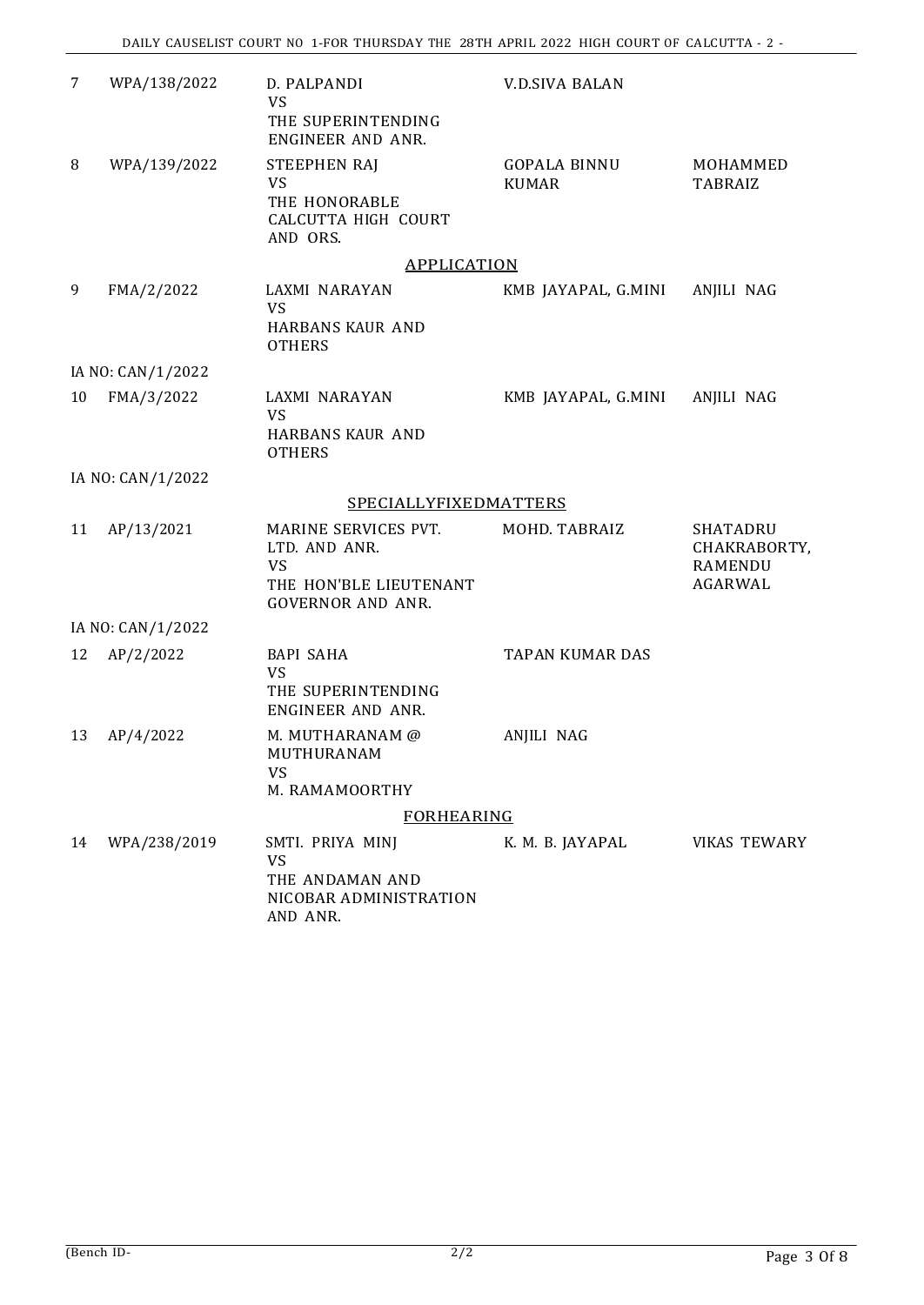

## Calcutta High Court

### In The Circuit Bench at Port Blair

### Appellate Side

**DAILYCAUSELIST** For Thursday The 28th April 2022

COURT NO. 2

SINGLE BENCH (SB)

#### HON'BLE JUSTICE ANANDA KUMAR MUKHERJEE

|              | SPECIALLYFIXEDHEARING |                                                                                         |                                    |                                       |  |
|--------------|-----------------------|-----------------------------------------------------------------------------------------|------------------------------------|---------------------------------------|--|
| $\mathbf{1}$ | CRR/12/2018           | THE STATE<br>VS<br>HARISH KUMAR AND ANR.                                                | -RAKESH PAL GOBIND                 |                                       |  |
|              | IA NO: CRAN/1/2022    |                                                                                         |                                    |                                       |  |
|              |                       | <b>MOTION</b>                                                                           |                                    |                                       |  |
| 2            | CRR/6/2022            | V. RAJAN<br><b>VS</b><br>THE STATE                                                      | RAKESH PAL GOBIND                  | S.KARMAKAR                            |  |
| 3            | CRR/8/2022            | V.K.NISHAD BEGUM<br><b>VS</b><br>JOSE P. JOHN AND ANR.                                  | ANJILI NAg                         |                                       |  |
|              |                       | <b>CONTEMPTAPPLICATION</b>                                                              |                                    |                                       |  |
| 4            | CPAN/5/2022           | KADEEJA BIBI<br><b>VS</b><br>ANJALI SEHRAWAT, DEPUTY<br>COMMISSIONER                    | K.M.B.JAYAPAL                      |                                       |  |
|              |                       | <b>FORHEARING</b>                                                                       |                                    |                                       |  |
| 5            | CRA/6/2018            | THE STATE<br><b>VS</b><br><b>SANDIP KUMAR</b>                                           | <b>SUMIT KARMAKAR</b>              | <b>GOPALA BINNU</b><br><b>KUMAR</b>   |  |
| 6            | FMAT/3/2019           | SABITA DEVI AND ORS.<br><b>VS</b><br>THE MANAGER AND ANR.                               | K.M.B.JAYAPAL,<br>G.MINI           | ARUL PRASANTH,<br><b>ANITHA HEGDE</b> |  |
| 7            | CRA/12/2019           | PRADEEP HALDER<br><b>VS</b><br>THE STATE                                                | D. ILANGO AND R.<br><b>PRADEEP</b> | A.S.ZINU                              |  |
| 8            | WPA/219/2019          | SMTI. JAI LAKSHMI<br><b>VS</b><br>THE ANDAMAN AND<br>NICOBAR ADMINISTRATION<br>AND ORS. | G. MINI AND<br>K.M.B.JAYAPAL       | SHATADRU<br>CHAKRABORTY               |  |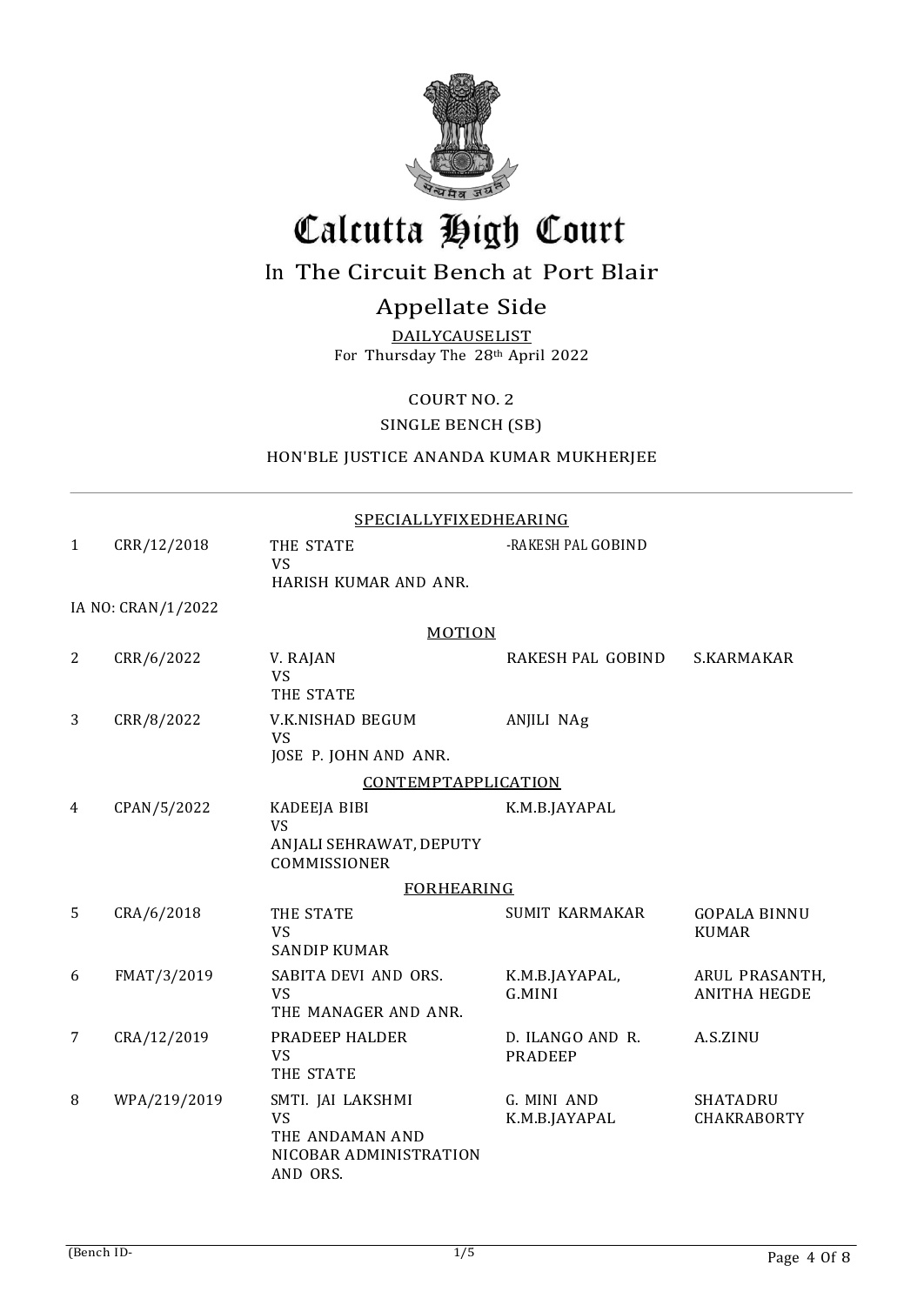| 9  | WPA/226/2019      | <b>ANDAMAN TIMBER</b><br>INDUSTRIES LIMITED<br><b>VS</b><br>THE CHIEF SECRETARY                                 | K.M.B.JAYAPAL,<br>G.MINI          | <b>VIKAS TEWARY</b>                 |
|----|-------------------|-----------------------------------------------------------------------------------------------------------------|-----------------------------------|-------------------------------------|
|    |                   | AND ORS.                                                                                                        |                                   |                                     |
| 10 | WPA/237/2019      | SHRI. S. M. MUSTAFA<br><b>VS</b><br>THE ANDAMAN AND<br>NICOBAR ADMINISTRATION<br>AND ORS.                       | G.MINI AND K.M.B.<br>JAYAPAL      | <b>SHATADRU</b><br>CHAKRABORTY      |
| 11 | WPA/263/2019      | KUMAR HARSHAVARDHAN<br>VS<br>THE UNION OF INDIA AND<br>ORS.                                                     | <b>KMB JAYAPAL</b>                | TASNEEM,<br>SHATADRU<br>CHAKRABORTY |
| 12 | WPA/267/2019      | THE GENERAL MANAGER,<br>ANIIDCO LTD.<br><b>VS</b><br>Y. JOHN AND ORS.                                           | ANJILI NAG,<br><b>R.PRADEEP</b>   | <b>GOPALA BINNU</b><br><b>KUMAR</b> |
| 13 | WPA/282/2019      | <b>MANOJ PAUL</b>                                                                                               | <b>IN PERSON</b>                  | <b>SHATADRU</b>                     |
|    |                   | <b>VS</b><br>THE UNION TERRITORY,<br><b>ADMINISTRATION OF</b><br>ANDAMAN AND NICOBAR<br><b>ISLANDS AND ORS.</b> |                                   | CHAKRABORTY                         |
| 14 | WPA/287/2019      | ISLAND TRAVELS PVT. LTD.<br>VS<br>THE ANDAMAN AND<br>NICOBAR ADMINISTRATION<br>AND ORS.                         | DEEP CHAIM KABIR,<br>AJITH PRASAD | ANJILI NAG                          |
| 15 | SAT/1/2020        | M. T. SAIDU AND ORS.<br><b>VS</b><br>M/S. ANDAMAN TIMBER<br><b>INDUSTRIES LIMITED AND</b><br>ANR.               | K. VIJAY KUMAR                    | K. M. B JAYAPAL                     |
| 16 | FMA/1/2020        | ARPITA GHOSH<br>VS<br>SHIV PRASAD AND ANR.                                                                      | LOKESH CHEZIAN                    | S.C.MISHRA                          |
| 17 | CRA/1/2020        | SAROJIT KULLU<br>VS<br>THE STATE                                                                                | D.ILANGO                          | S.KARMAKAR                          |
| 18 | FMAT/2/2020       | <b>JAVED NISAR</b><br><b>VS</b><br>THE MANAGER, UNITED<br><b>INDIA INSURANCE</b><br>COMPANY LTD. AND ANR.       | K.M.B.JAYAPAL                     | N.A.KHAN, ARUL<br>PRASANTH          |
|    | IA NO: CAN/1/2021 |                                                                                                                 |                                   |                                     |
| 19 | SAT/7/2020        | KALAIARASAN AND ORS.<br><b>VS</b><br>ASIF ALI AND ORS.                                                          | ANJILI NAG                        | KMB JAYAPAL                         |
| 20 | WPA/119/2020      | <b>LALTA PRASAD</b><br><b>VS</b><br>THE LIEUTENANT<br>GOVERNOR AND ORS.                                         | ANANDA HALDER                     | A.K.MANDAL,<br>K.M.B.JAYAPAL        |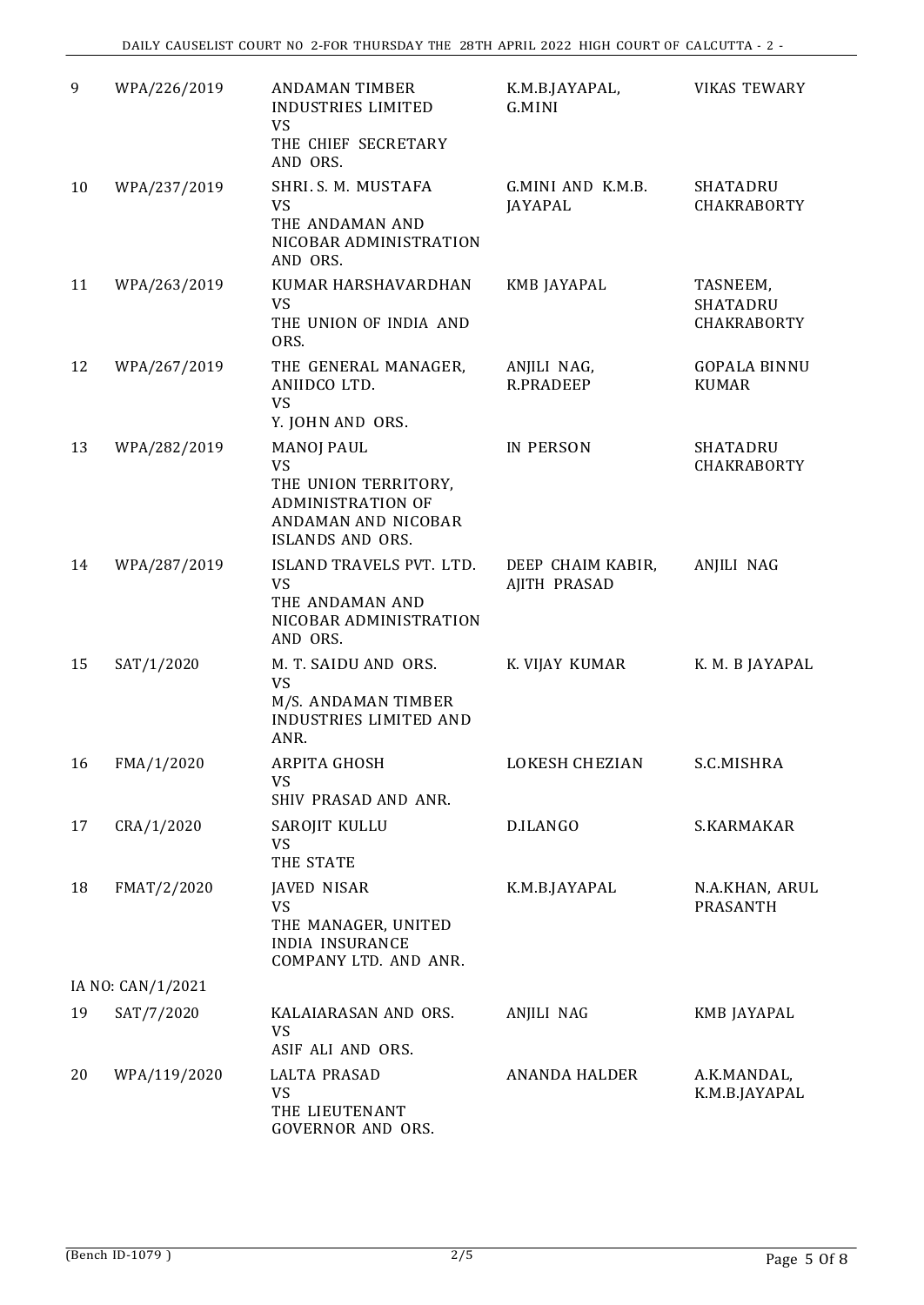| 21 | WPA/121/2020      | SOBHANA KUMARI<br>VS<br>THE LIEUTENANT<br><b>GOVERNOR AND ORS.</b>                                         | <b>GOPALA BINNU</b><br><b>KUMAR</b>       | SHATADRU<br><b>CHAKRABORTY</b>                              |
|----|-------------------|------------------------------------------------------------------------------------------------------------|-------------------------------------------|-------------------------------------------------------------|
| 22 | WPA/137/2020      | MOHD. NASRULLAH<br><b>VS</b><br>THE COMMISSIONER,<br><b>GOOD AND SERVICE TAX</b><br>AND ORS.               | <b>ANANDA HALDER</b>                      | A.K.MANDAL                                                  |
| 23 | WPA/139/2020      | <b>RITA SIL</b><br><b>VS</b><br>THE ADMINISTRATOR<br>(LIEUTENANT GOVERNOR)<br>AND ORS.                     | ANJILI NAG                                | ARUL PRASANTH                                               |
|    | wt24 WPA/190/2021 | <b>RITA SIL</b><br><b>VS</b><br>THE ADMINISTRATOR<br>(LIEUTENANT GOVERNOR)<br>AND ORS.                     | ANJILI NAG                                | ARUL PRASANTH                                               |
| 25 | WPA/149/2020      | M/S T.T. TRADING<br>COMPANY AND ANR.<br><b>VS</b><br>THE ANDAMAN AND<br>NICOBAR ADMINISTRATION<br>AND ORS. | ANJILI NAG, SHIPRA<br><b>MANDAL</b>       | ARUL PRASANTH                                               |
| 26 | WPA/3052/2020     | PEARLESCENT MERITECH<br>PVT. LTD. AND ANR.<br><b>VS</b><br>UNION OF INDIA AND ORS.                         | ANJILI NAG                                | V.TIWARI                                                    |
| 27 | CRA/1/2021        | SAMEER MONDAL<br><b>VS</b><br>THE STATE                                                                    | <b>GOPALA BINNU</b><br><b>KUMAR</b>       | A.S.ZINU                                                    |
| 28 | SAT/3/2021        | SWAPAN MISTRY<br><b>VS</b><br>SUDHIR CHANDRA DAS<br>AND ORS.                                               | <b>ANANDA HALDER</b>                      | <b>GOPALA BINNU</b><br><b>KUMAR</b>                         |
| 29 | CRA/18/2021       | K. DURYODHAN<br><b>VS</b><br>THE STATE AND ANOTHER                                                         | DEEP CHAIM KABIR,<br>AJITH PRASAD         | A.S.ZINU                                                    |
| 30 | WPA/44/2021       | ASHA, ASSISTANT<br><b>ENGINEER-I</b><br><b>VS</b><br>THE LT. GOVERNOR AND<br>ORS.                          | RAJINDER SINGH,<br><b>TAPAN KUMAR DAS</b> | SHATADRU<br>CHAKRABORTY,<br>ARUL PRASANTH,<br>K.VIJAY KUMAR |
| 31 | WPA/46/2021       | M. MEGHAVARNAM AND<br>ORS.<br><b>VS</b><br>THE DIRECTOR GENERAL<br>OF SHIPPING AND ORS.                    | ANJILI NAG, SHIPRA<br>MANDAL              | TULSI LALL,<br>A.K.MANDAL                                   |
| 32 | WPA/59/2021       | M.HEERA KUNWAR<br><b>VS</b><br>THE LIEUTENANT<br>GOVERNOR AND ORS.                                         | K.M.B. Jayapal                            | SHATADRU<br>CHAKRABORTY                                     |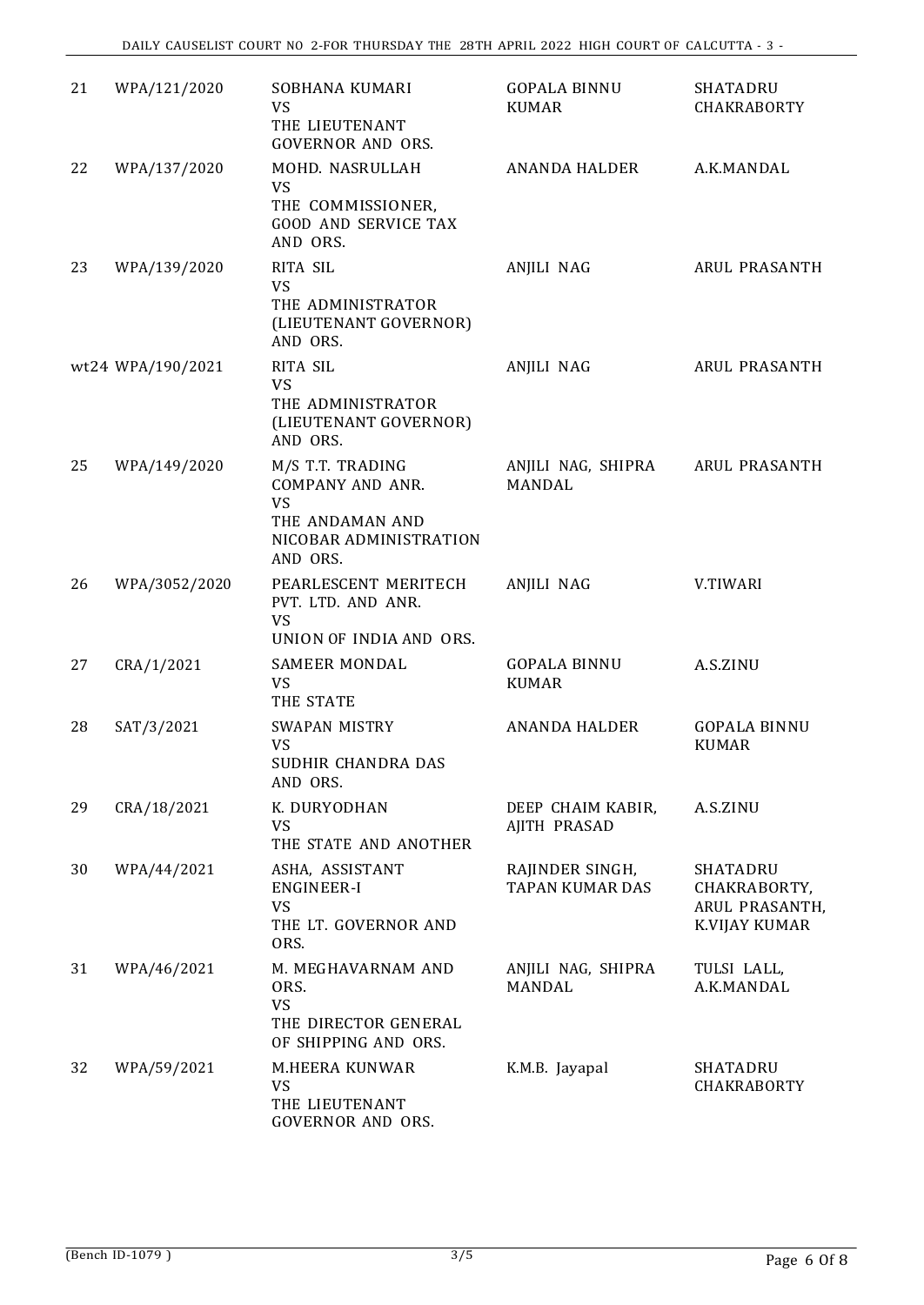|    | wt33 WPA/58/2021 | KAUSHALYA DEVI<br><b>VS</b><br>THE LIEUTENANT<br><b>GOVERNOR AND ORS.</b>                                        | K. M. B. JAYAPAL                        | <b>SHATADRU</b><br><b>CHAKRABORTY</b>              |
|----|------------------|------------------------------------------------------------------------------------------------------------------|-----------------------------------------|----------------------------------------------------|
|    | wt34 WPA/60/2021 | PREM KUMARI<br><b>VS</b><br>THE LIEUTENANT<br><b>GOVERNOR AND ORS.</b>                                           | K.M.B.JAYAPAL                           | <b>SHATADRU</b><br>CHAKRABORTY                     |
|    | wt35 WPA/61/2021 | PREM LALL<br><b>VS</b><br>THE LIEUTENANT<br><b>GOVERNOR AND ORS.</b>                                             | K.M.B. JAYAPAL                          | SHATADRU<br>CHAKRABORTY                            |
|    | wt36 WPA/62/2021 | DEEPAK LALL<br><b>VS</b><br>THE LIEUTENANT<br><b>GOVERNOR AND ORS.</b>                                           | K.M.B.JAYAPAL                           | <b>SHATADRU</b><br><b>CHAKRABORTY</b>              |
|    | wt37 WPA/65/2021 | KAILASH KUMARI<br><b>VS</b><br>THE LIEUTENANT<br><b>GOVERNOR AND ORS.</b>                                        | K.M.B JAYAPAL                           | SHATADRU<br>CHAKRABORTY                            |
| 38 | WPA/74/2021      | N. R. SUDHEER KUMAR<br>AND ORS.<br><b>VS</b><br>THE HON'BLE LIEUTENANT<br><b>GOVERNOR AND ORS.</b>               | <b>GOPALA BINNU</b><br><b>KUMAR</b>     | SHATADRU<br>CHAKRABORTY                            |
| 39 | WPA/76/2021      | RAM BHAJAN<br><b>VS</b><br>THE LIEUTENANT<br><b>GOVERNOR AND ORS.</b>                                            | K.M.B JAYAPAL                           | <b>SHATADRU</b><br>CHAKRABORTY                     |
| 40 | WPA/126/2021     | SMTI. PAVITRA KUMARI<br><b>VS</b><br>THE ANDAMAN AND<br>NICOBAR ADMINISTRATION<br>AND ORS.                       | K.M.B.JAYAPAL AND<br>G. MINI            | <b>RAMENDU</b><br>AGARWAL, G.BINNU<br><b>KUMAR</b> |
| 41 | WPA/135/2021     | <b>GANGA DIN</b><br>VS<br>THE ANDAMAN AND<br>NICOBAR ADMINISTRATION<br>AND ORS.                                  | K.M.B.JAYAPAL,<br>G.MINI                | AJAY KUMAR<br>MANDAL                               |
| 42 | WPA/150/2021     | SMTI. E. SHYAMALA<br>VS<br>THE TEHSILDAR AND ORS.                                                                | VISHAL KR. BISWAS,<br><b>ANJILI NAG</b> | <b>SHATADRU</b><br>CHAKRABORTY                     |
| 43 | WPA/194/2021     | ANDAMAN SARVAJANIK<br>NIRMAN VIBAGH MAZDOOR<br>SANGH AND ANOTHER<br>VS<br>THE LT. GOVERNOR AND<br><b>OTHERS</b>  | <b>G.BINNU KUMAR</b>                    | SALIM MOHAMMED<br><b>V.D.SIVABALAN</b>             |
| 44 | WPA/199/2021     | SHONA LAVALAI ROY AND<br><b>ANOTHERS</b><br><b>VS</b><br>THE ANDAMAN AND<br>NICOBAR ADMINISTRATION<br>AND OTHERS | KMB JAYAPAL, G MINI                     | ARUL PRASANTH                                      |